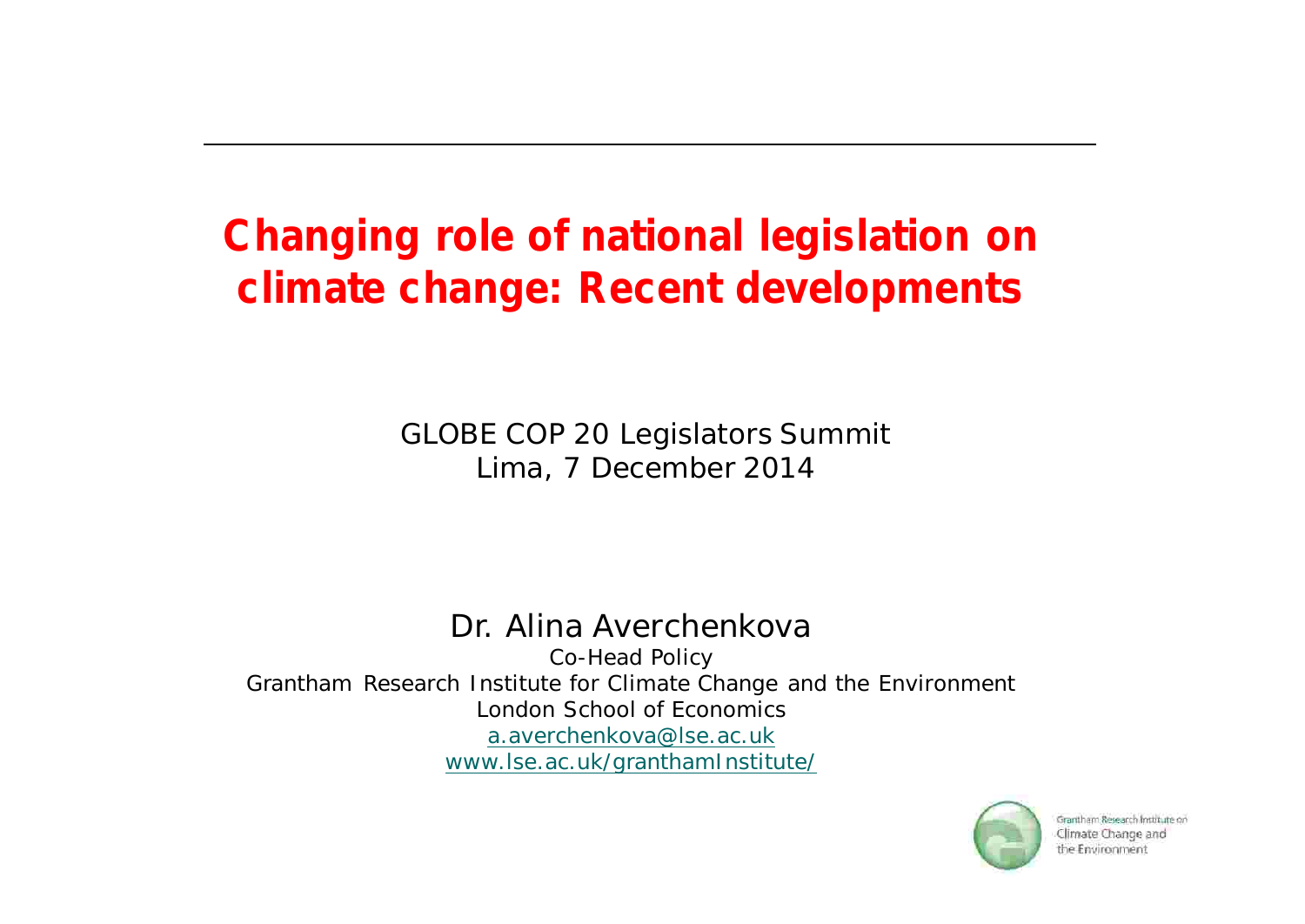# **Key issues**

q Changing nature of the international climate change framework

- q Barriers and enablers for national action
- q What makes for effective climate legislation
- q Recent legislative developments
- q Challenges ahead

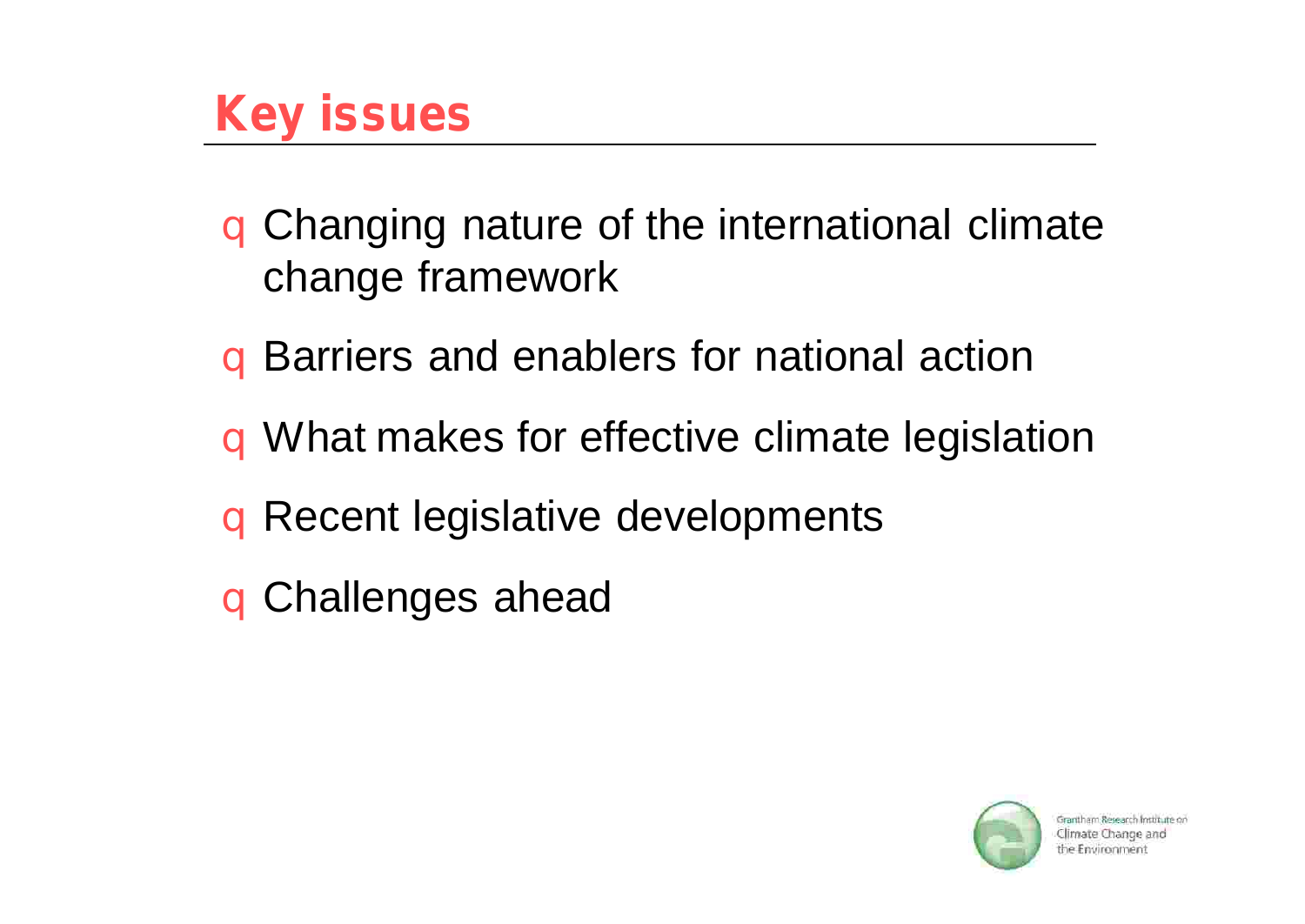### **Changing nature of the international framework**

- **q** Shift away from top-down "burden-sharing" approach
- **q Toward bottom-up** framework driven by "nationally **determined"** actions
	- q Countries to prepare nationally determined contributions (INDCs) and to communicate in advance of COP 21 (in Q1/2015 if ready)
	- **q Upward flexibility** with rolling 5-10 year targets with periodic revision and lower and upper "range" of commitments
- verification (MRV) system is the glue of the framework q Robust and transparent measurement, reporting and
- **q** Effectiveness of national actions and legislation are at the centre of success

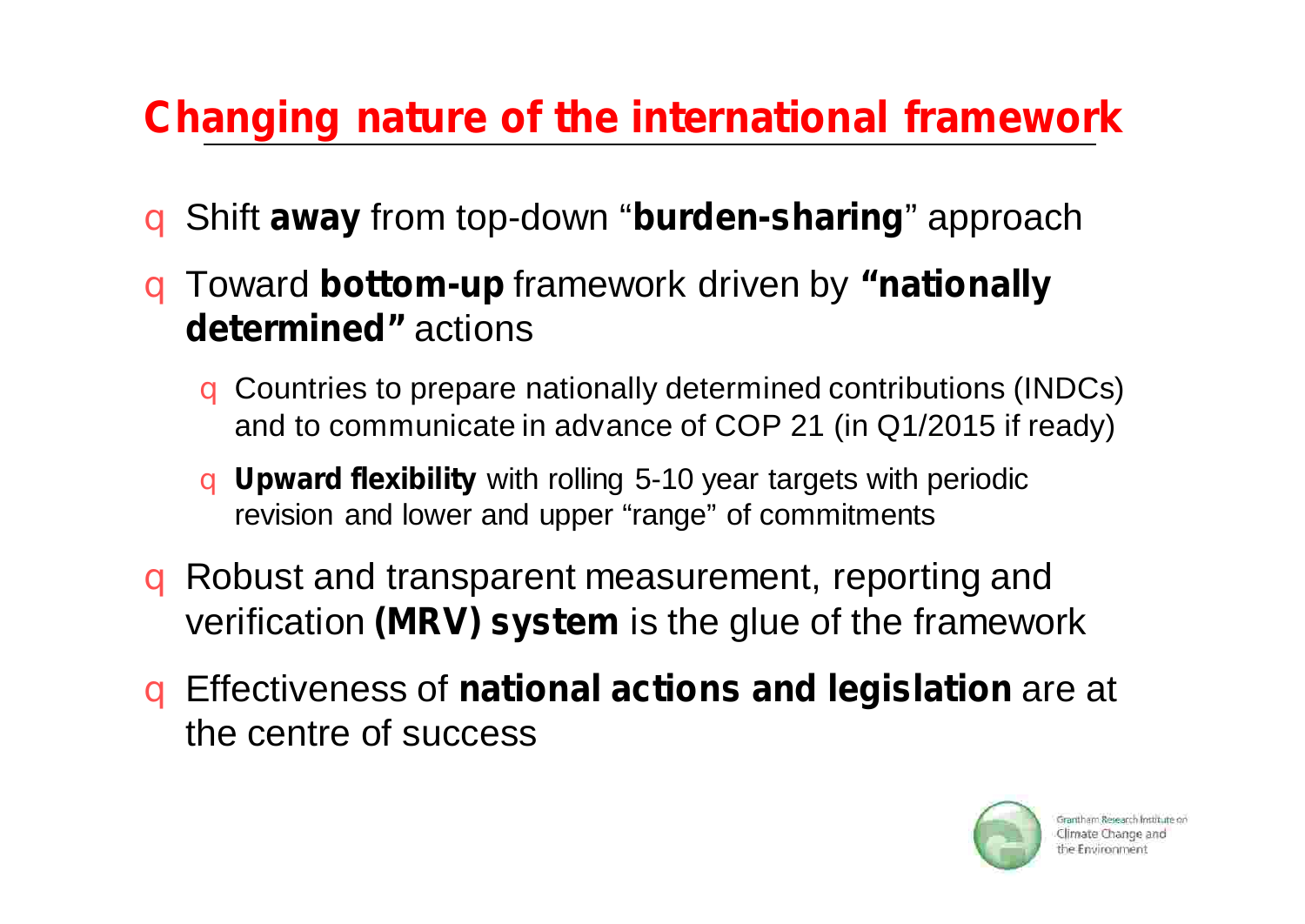#### **Barriers to national climate actions: Lessons from developing countries**



Source: Survey of policy makers in 25 developing countries; Averchenkova, UNDP LECB, 2014 http://www.lowemissiondevelopment.org/docs/Barriers\_to\_NAMAs\_r4.pdf

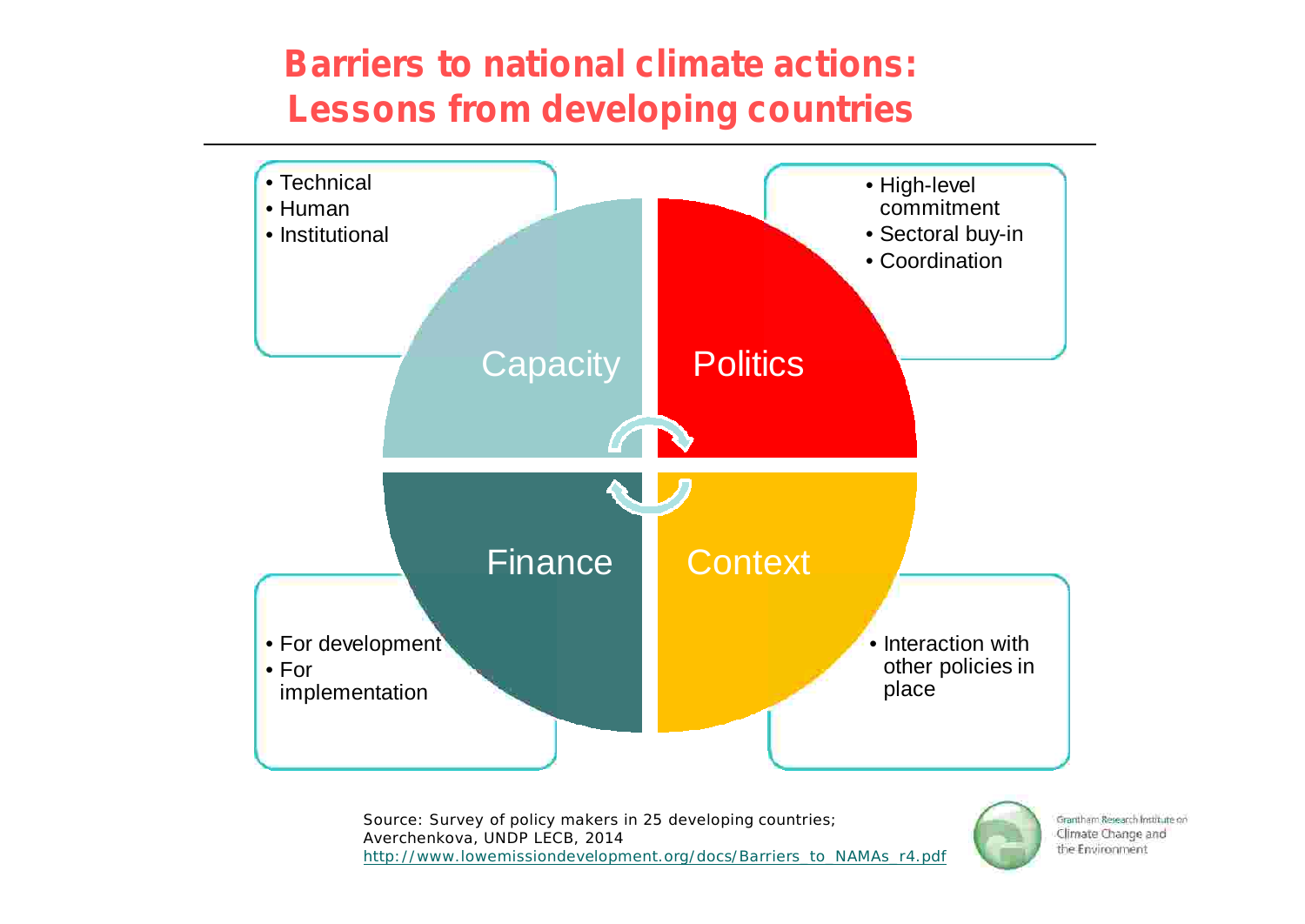#### **Factors in getting national political commitment**



Source: Survey of policy makers in 25 developing countries; Averchenkova, UNDP LECB, 2014 http://www.lowemissiondevelopment.org/docs/Barriers\_to\_NAMAs\_r4.pdf

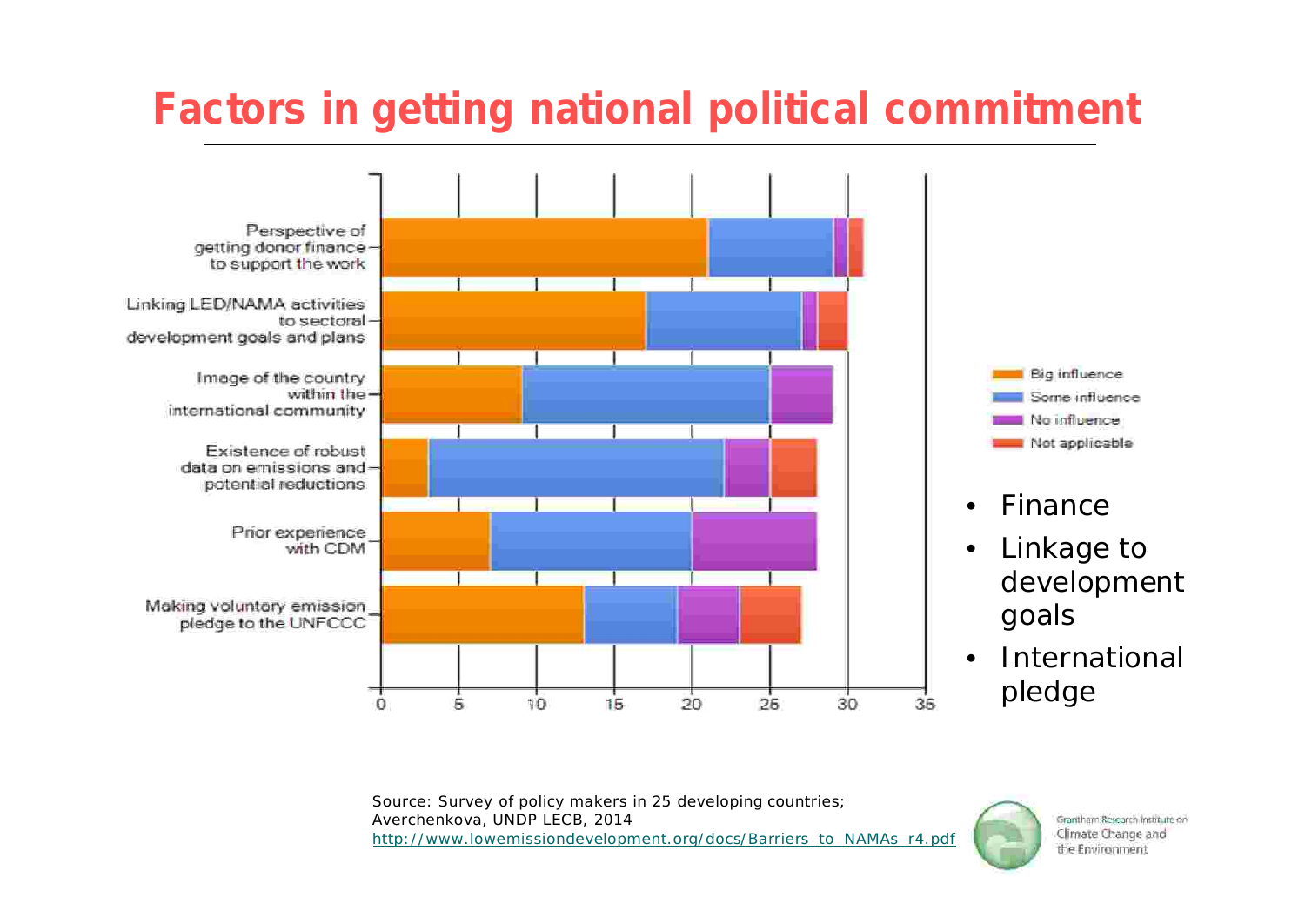### **Getting national policy going: What has worked**

#### **a** Raising awareness and capacity

- **Linking** climate change to national & sectoral development  $\overline{a}$ goals & plans
- **g** Engaging sectoral ministries into decision-making
- **G** Creating incentives for key agencies to engage
- q Technical or thematic working groups; interagency decision committees
- **Adoption of national strategies & laws** q

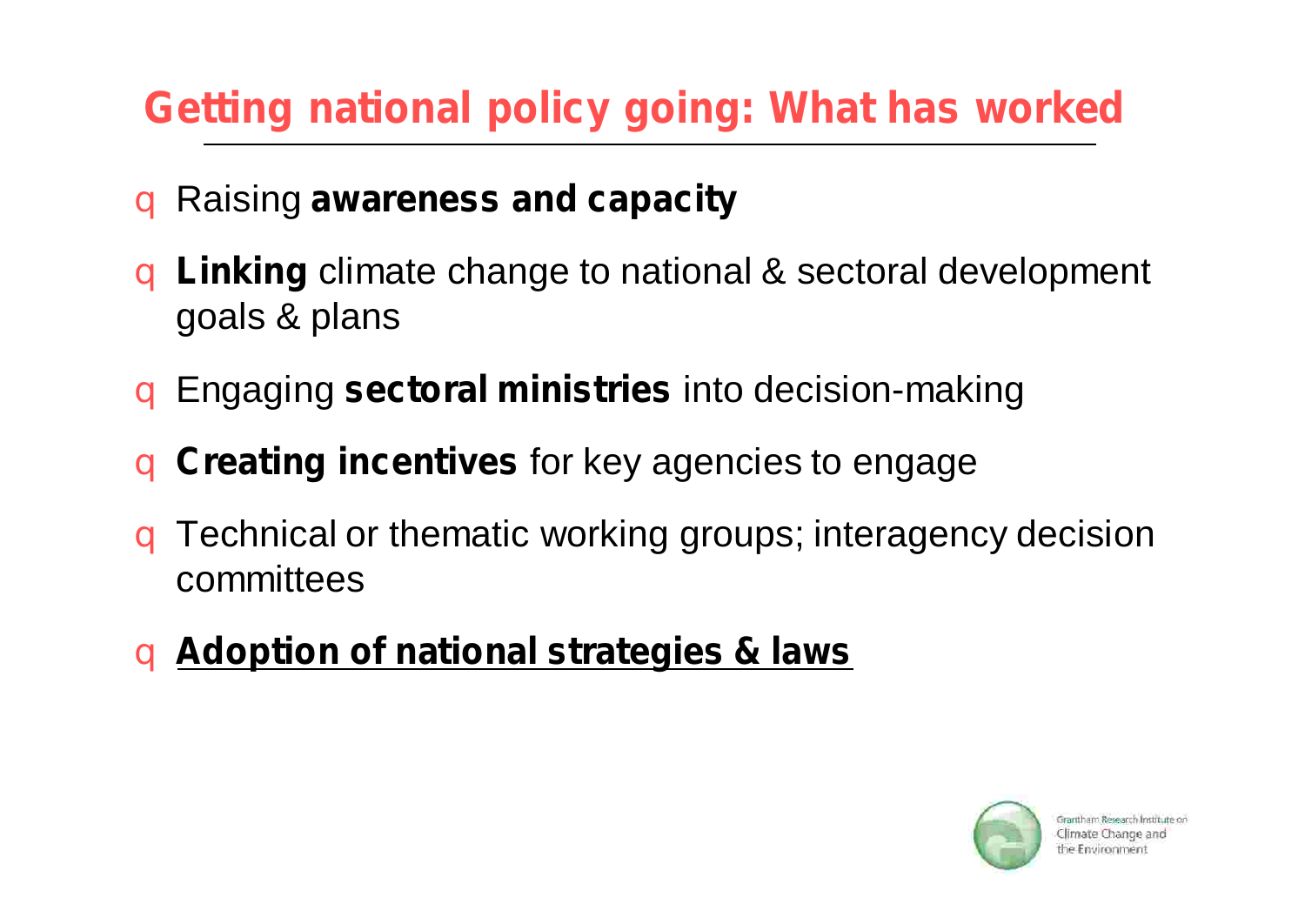# **Elements of Effective legislation**

### q Information

 $\overline{a}$ To inform domestic policy; to comply with international MRV requirements

q Targets

q Policies on mitigation and adaptation

q Institutional arrangements

q Advisory board; delegation of responsibilities; Parliamentary oversight; provisions for enforcement and MRV

q Finance



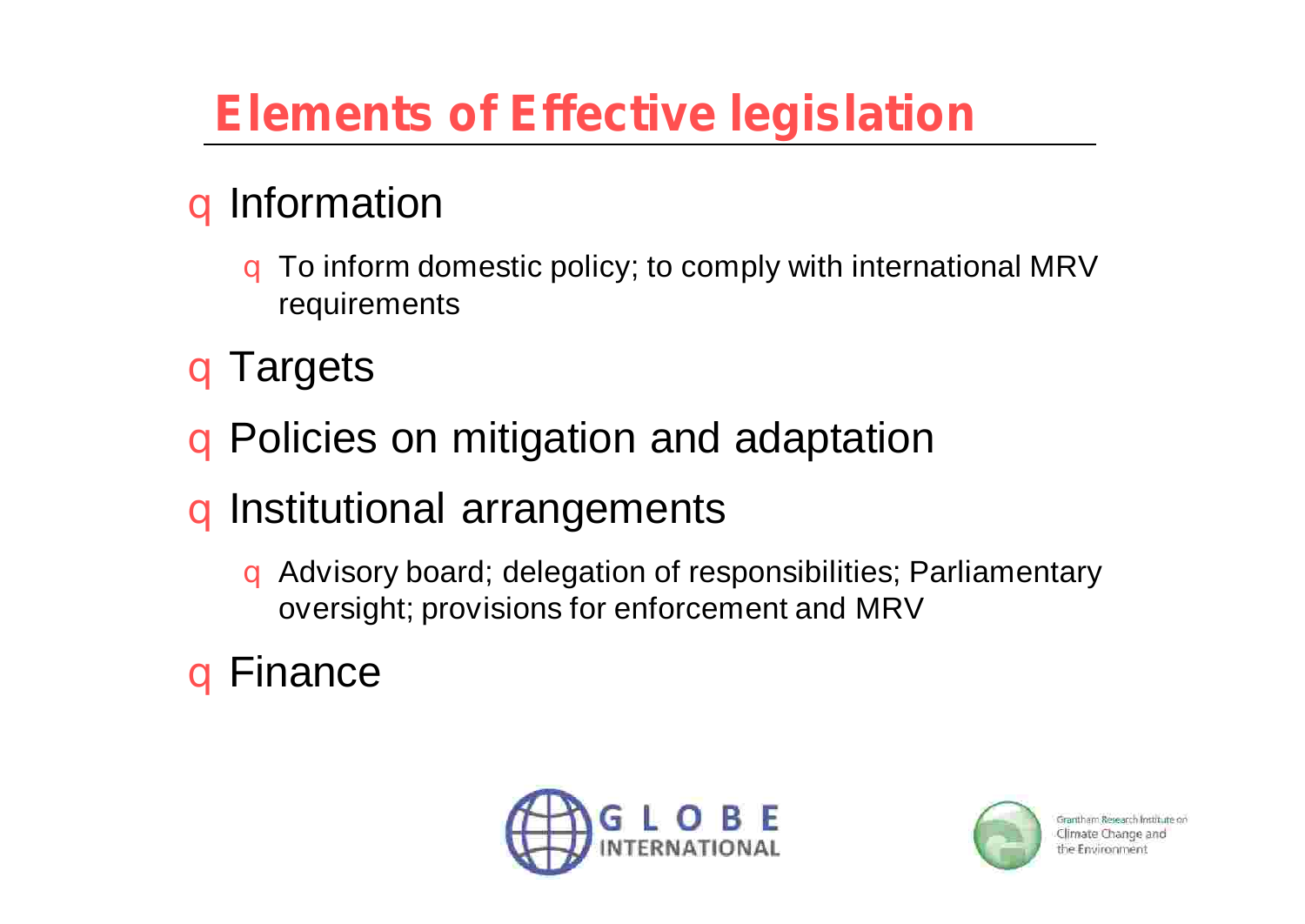# **Developments in 2013**

- q 4th GLOBE Climate Legislation Study, 2014; 66 countries
- q 487 climate-related laws in 66 study countries
- q 61 of the 66 countries passed laws to promote clean energy & 54 to increase energy efficiency
- q 52 countries have developed legislation or policies to improve resilience to the impacts of climate change
- q Substantial progress in 2013 in 8 countries;
	- q Bolivia, El Salvador, Guatemala, Kenya, Micronesia, Mozambique, Nigeria and Switzerland

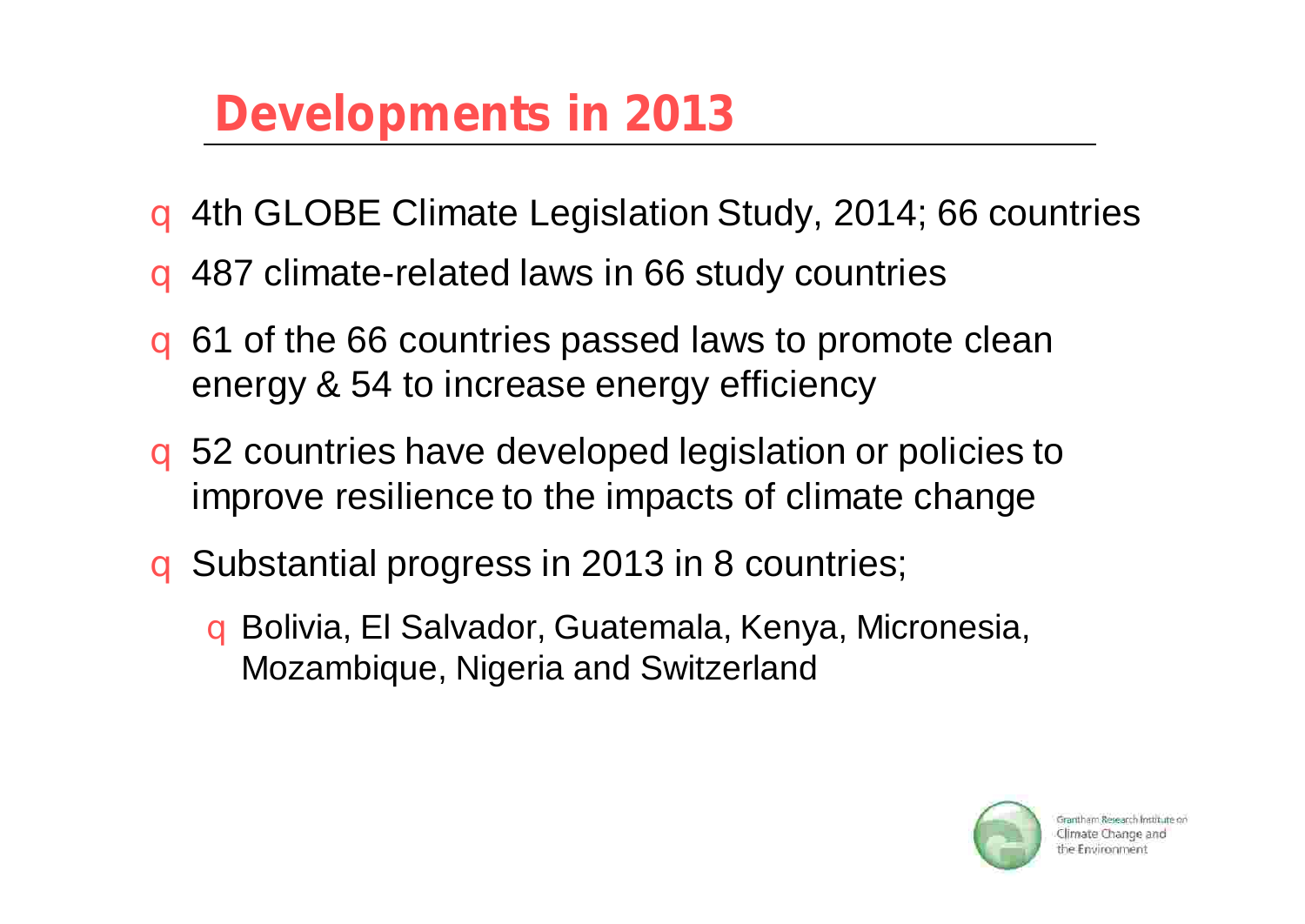# **Forest legislation is growing**



Source: Credit to Murray Collins, University of Edinburg & GRI, LSE

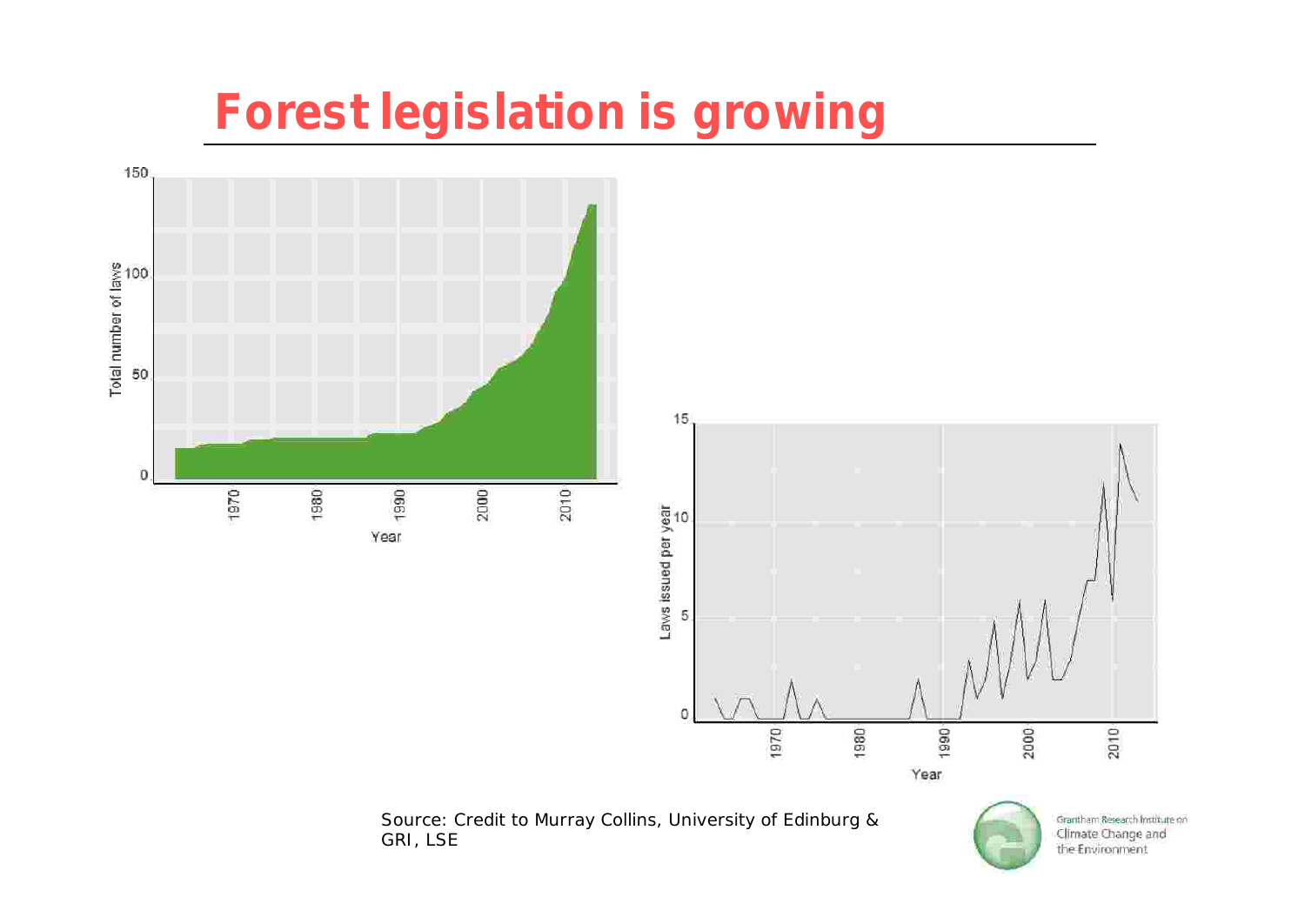# **Developments in 2014**

- q 2015 Study expanded to cover 100 countries; launch in spring 2015
- q 34 new country chapters:

*Algeria, Angola, Austria, Belarus, Belgium, Belize, Botswana, Bulgaria, Burkina Faso, Cameroon, Cuba, Egypt, Finland, Greece, Grenada, Hungary, Iran, Iraq, Ireland, Kuwait, Libya, Madagascar, Myanmar, Portugal, Romania, Singapore, Slovakia, Spain, Tajikistan, Trinidad and Tobago, Tuvalu, Uganda, Uzbekistan, Vanuatu.*

- q Collect information on the key elements of effective legislation & INDC process
- q Progress so far identified in 19 countries out of 66 considered last year; 1 reversal (work in progress)

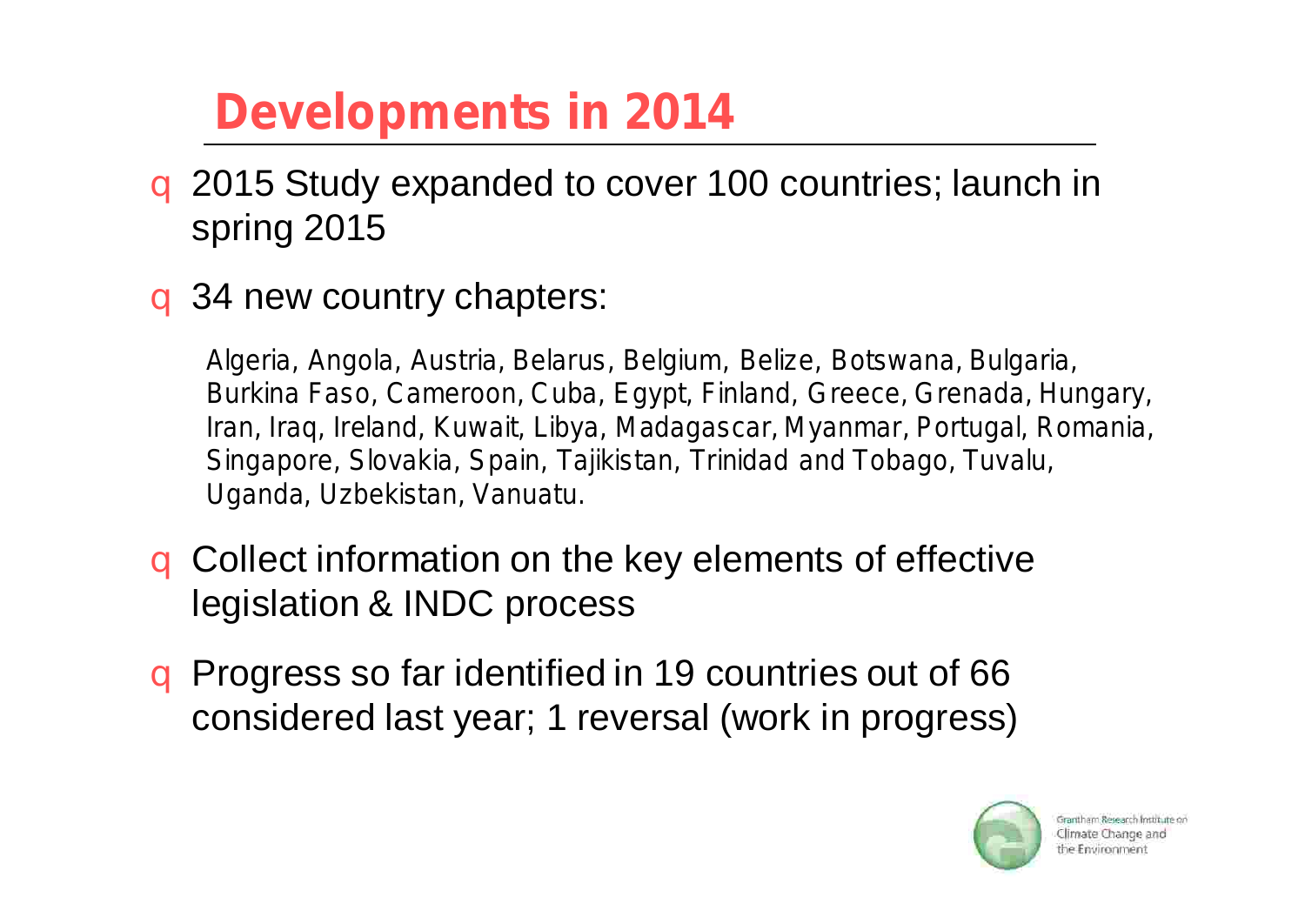# **Challenges ahead**

- **Ensuring consistency** between international pledge (INDC) and q national policy & legislation
	- q National consultations involving legislators ahead of Paris
- **Driving high ambition** while balancing national interests, international q objectives and equity considerations

q Local benefits of climate action

- **Making national legislation compatible with international MRV** q requirements and best practices
	- q Awareness raising on MRV for national legislators
- **Changing role** of national legislators vis-à-vis UNFCCC  $\overline{a}$ 
	- q Key for ambition, enforcement & effectiveness of climate action
	- q Legislator's dialogue: consistency & comparability among national systems